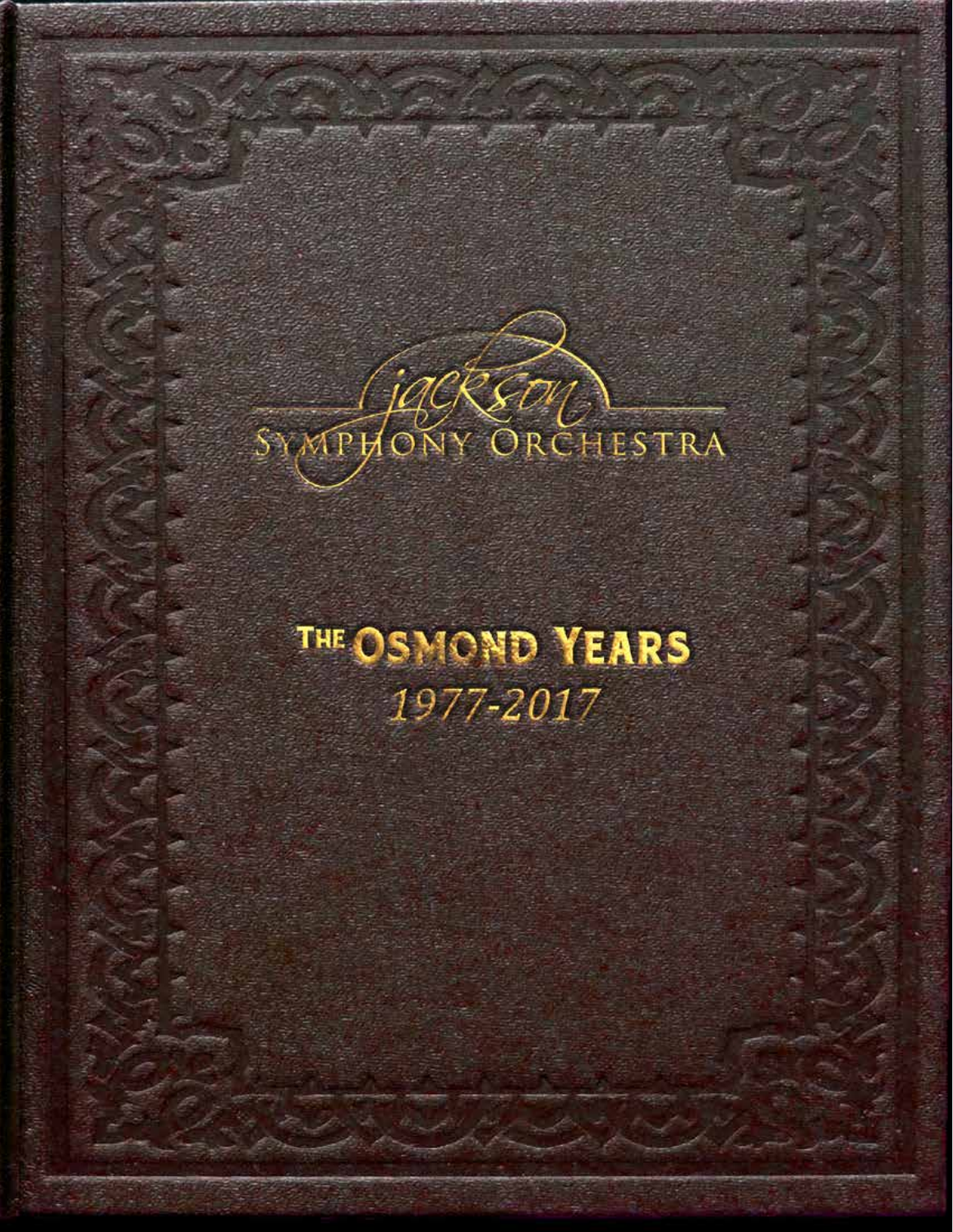The Osmond years *1977-2017* The Osmond years *1977-2017*

#### Where We Are Today!

The Jackson Symphony Orchestra provides quality performance and listening opportunities to be sure but so much more. Our 20,000 square foot facility in the heart of downtown Jackson houses not only our offices and community music school but substantial rehearsal and performance space. Most larger cities across the country have nothing comparable.

Consistently recognized—both regionally and nationally—as a leader in creative programming and musical excellence, the JSO received support from the National Endowment for the Arts for many years based on these achievements.

The orchestra has collaborated with major guest artists from around the world including Dizzy Gillespie, Ralph Votapek, Grant Johannesen, Ian Hobson, Arthur Greene, Solomia Soroka, Borojoi Martinic Jercic and the Shanghai String Quartet. Within its own ranks the JSO included such outstanding talents as concertmasters Philip Mason, Michael Heald, Xie Min and Richard Sherman, principal flute. And, our principal performance venue, the Music Hall at Jackson College, is one of the finest auditoriums in the Midwest with superior acoustics.

Highly unusual for an orchestra anywhere, the JSO is fiscally sound and has operated without a deficit for 38 years. In 1982 an endowment fund was established with a gift of \$150,000 from the estate of Benjamin and Mildred Carr. That fund has grown to nearly \$4,000,000.

## The Osmond Years *1977-2017*

The history of classical music in Jackson, Michigan, could be described as one of fits and starts until 1950 when a group of local musicians banded together with the dream of performing classical music for the community. Through the dedication and hard work of these musicians notably Don Main and his supportive wife, Viola—their dream took flight. Soon after, the Jackson Symphony Guild was founded through the efforts of Jenny Spiesberger and others to provide fundraising and related support to the fledgling orchestra.

For the next nearly 30 years, the JSO operated out of various elementary schools with classical performances held in the Jackson High School auditorium. Over this period, nine different conductors lent their talents to the JSO.



Several people, both in Jackson and colleagues associated with other communities, have encouraged me to document the path of the Jackson Symphony Orchestra over the past forty years. The organization almost being an anomaly in the world of American symphony orchestras has, indeed, created an unusual model, and I agree the story should be shared. We have not followed any kind of traditional trajectory – with all of our programs and history of fiscal responsibility, we have set trends, not followed them. Our Guild, instead of weakening like so many others, has gained strength and purpose. Education is at the core of who we are, not an ancillary activity. In addition to telling the story, I welcome the opportunity to share some of the lesser known background of various events and, most importantly, put into the spotlight the incredibly important contributions of so many individuals without whom the JSO would never had achieved the excellence we currently enjoy.

*Stephen Osmond*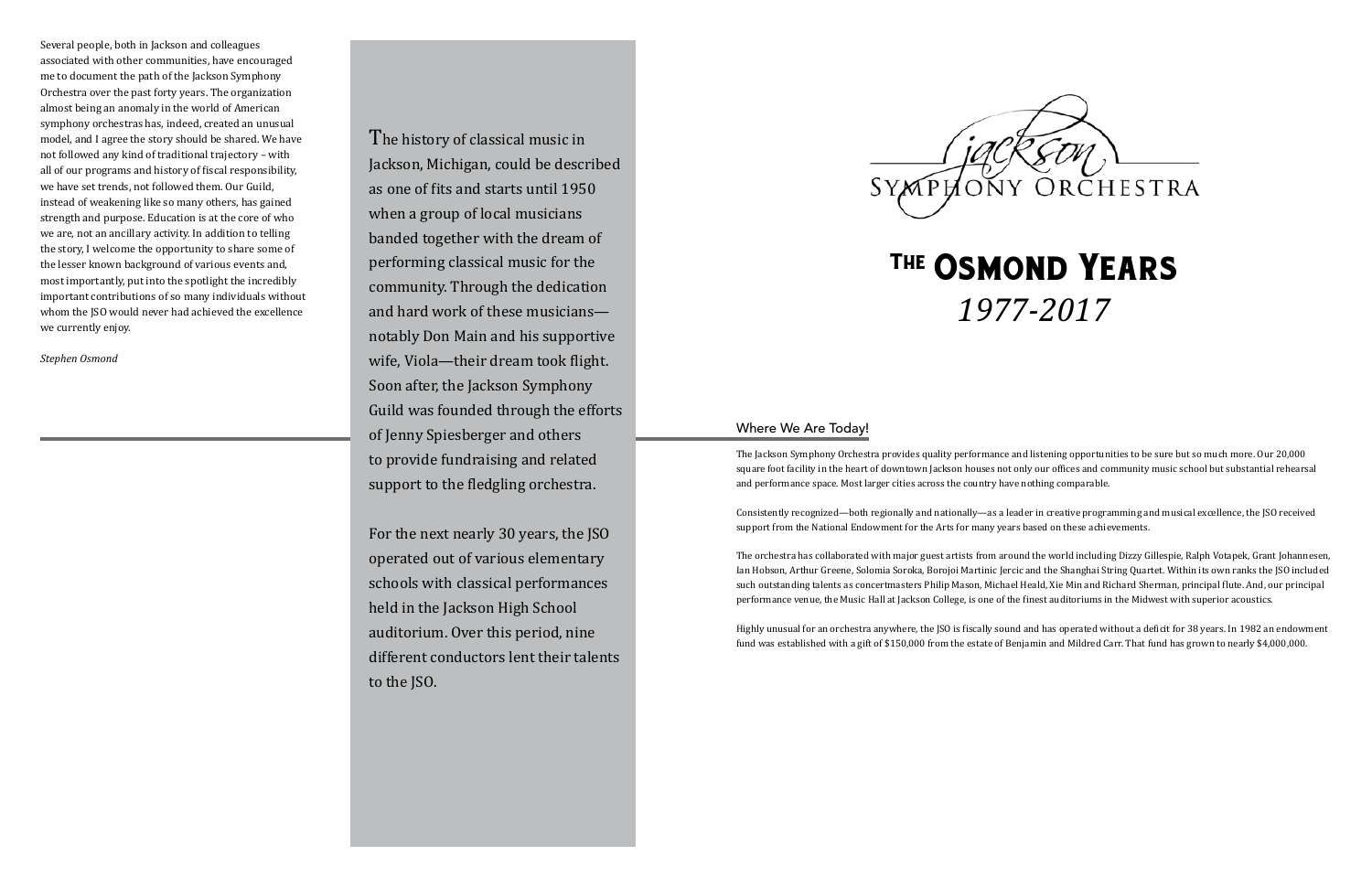#### In the Beginning

In 1977, having just moved to Ann Arbor as an Assistant Professor at the University of Michigan School of Music to lead the Philharmonia Orchestra and Contemporary Directions Ensemble, I received a phone call from Hanz Freuchtenicht, general manager of the JSO, asking if I could do the preliminary rehearsals at the JSO before their music director, Jerry Bilik, would fly in from California to lead the final rehearsals and performances. I agreed and made a lot of new friends plus learned some good music. After that year, Jerry's schedule was just too busy to continue his role in Jackson. Steve Jones, JSO Board member, came to Ann Arbor and over lunch he offered me the position as Music Director and Conductor of the Jackson Symphony Orchestra. I accepted and off we went. Slowly at first but with momentum building with every year, the result was an unexpected, yet marvelous 40 year journey.

Within four years I had the good fortune to lure a lovely and very talented soprano, Melissa (Missy) Borg, away from a promising opera career in Chicago and join me on this journey and she accepted! Having her support —both personally and professionally—has brought immense joy and satisfaction to my life.

Before we knew it our family added a child, Ashley. Jim Beaman, a Jackson resident, devoted music lover and strong supporter of the JSO, decided to create (unofficially) the position of "resident conductor." He practically gave us his father's home on Thompson Street to entice us to move to Jackson. He also introduced Melissa and me to many of his friends who embraced us socially as we could never have imagined. Being part of the Jackson community has been extremely rewarding and key to much of what has been accomplished at the JSO.

### What Makes the JSO Unique?

One of the things I'm most grateful for is the freedom I had to lead the orchestra in a multitude of directions not normally associated with a regional orchestra. The Board—who ultimately approve of the concerts and events the orchestra presents—has never, in forty years, rejected let alone challenged, any proposals I have made. That's very unusual and, as my maestro colleagues can attest, so appreciated.

It's my belief that a conductor's most creative contribution is the music he/she programs for the audience as well as the orchestra. Continuing a tradition of overture – concerto - symphony but at the same time introducing fresh concepts was my goal. As an example, Collage concerts—brought to this country by my dear friend, mentor and University of Michigan faculty colleague Gustav Meier— are an example of breaking the traditional mold. They have broad appeal because they feature various groups of instruments, e.g. duets, trios, brass choir, string ensembles performing music in a very fast paced format from as many as four centuries and countless cultures.

Our seasons have been filled with many evenings combining opera, operetta, musical theatre and dance. Perhaps the most engaging and "different" was our music homage to Shakespeare's *Romeo and Juliet*. My idea was to show how this dramatic masterpiece inspired composers through the centuries to create a truly remarkable and memorable evening. I wanted to present the music of five composers – Berlioz, Bernstein, Gounod, Prokofiev and Tchaikovsky. Fortunately I was able to convince my good friend, frequent visitor to Jackson, musical/drama genius and very clever author, Craig Richard Nelson, to provide a narrative thread that linked 17 selections of music in a logical and meaningful order, including performers from Michigan Shakespeare Festival to re-enact the fight between Romeo and Tybold Marcucio.

#### Opera

In 1981 the JSO moved its performances from the Jackson High School auditorium to Potter Center on the Jackson College campus. Since the acoustics and state of the art technical capabilities were exceptional for opera and ballet it opened up numerous opportunities.

As mentioned earlier, my wife Melissa had a rising career with various opera companies in Chicago, including Lyric Opera, Chicago Opera Theatre and DuPage Opera Theatre. I thought to keep her here I needed to offer her something to compete with opportunities available in Chicago. So, my first out-of-the-ordinary proposal to the Board was to present a fully-staged opera—costumes, sets, lights, the whole deal. "Sure, why not," they said, and Jim Beaman agreed to guarantee a loss of up to \$10,000. That gave everyone a bit of comfort. As it turned out that first production—a double bill of Menotti's *The Medium* and Gilbert and Sullivan's *Trial by Jury*—was an artistic and financial success! We needed only \$2,000 from Jim to break even. This first production featured Melissa and several of our very talented local singers.

To encourage further interest, we founded the Michigan Opera Academy, a training program focused on undergraduate singing majors. With Melissa's leadership that led to a presentation of the very comical *Le Nozze di Tutti*, a merging of two of Mozart's classics *Le Nozze di Figaro* and *Cosi fan Tutti*. This was a very clever concept Melissa developed with assistance in the translation by a colleague from Hillsdale College, Eden Casteel.

#### Ballet

We continued presenting operas in the summer for four more years importing talent from New York and elsewhere to augment our local pool which included Pavarotti Competition winners John Cimino and Paul Adkins. One production in particular was a startling new translation and conception by Craig Richard Nelson of Johann Strauss' *Die Fledermaus*. This was followed by Puccini's *La Boheme*, Brecht/Weil's *Three Penny Opera* and Nicolai's *Merry Wives of Windsor*. Later Melissa took center stage again in a production of *Tosca* that also featured Metropolitan Opera star and Jackson native Richard Fracker—an exceptional artist and wonderful friend. A "concert" version of *Kismet*, arranged by Gerry Blanchard was also presented. Melissa Osmond and Paul Adkins

Orchestras in major cities occasionally present Tchaikovsky's *Nutcracker* because it is wonderful music and draws an audience, even surpassing Handel's *Messiah*. I don't recall the exact details but, somehow, I was introduced to George Vertak who was the Artistic Director of the Indianapolis Ballet. George started his career with Balanchine in the New York City Ballet and had very close connections with Ballet Russe of Monte Carlo. He moved to Butler University which eventually led to the Indianapolis Ballet Theatre. After two years of the JSO collaborating with the Indianapolis Ballet to perform *Nutcracker* to capacity crowds we tried *Sleeping Beauty*, which was also a grand success. George died in 1993 and we performed with the company in one more production of *Nutcracker* that involved a set made out of metal. That set nearly pulled all the anchors out of the fly system in the Music Hall at JCC and John Piper said, "Never again." A few years later Gordon Schmidt, the brother of a very close friend of ours, pianist Kim Schmidt, took over the Grand Rapids Ballet and several collaborations, again including – you guessed it – *Nutcracker* followed.







"The orchestra and 100 voice chorus, under Maestro Osmond, played with infectious involvement in a heaven storming performance of the *Bruckner Te Deum*."

Jay Carr, *Detroit News*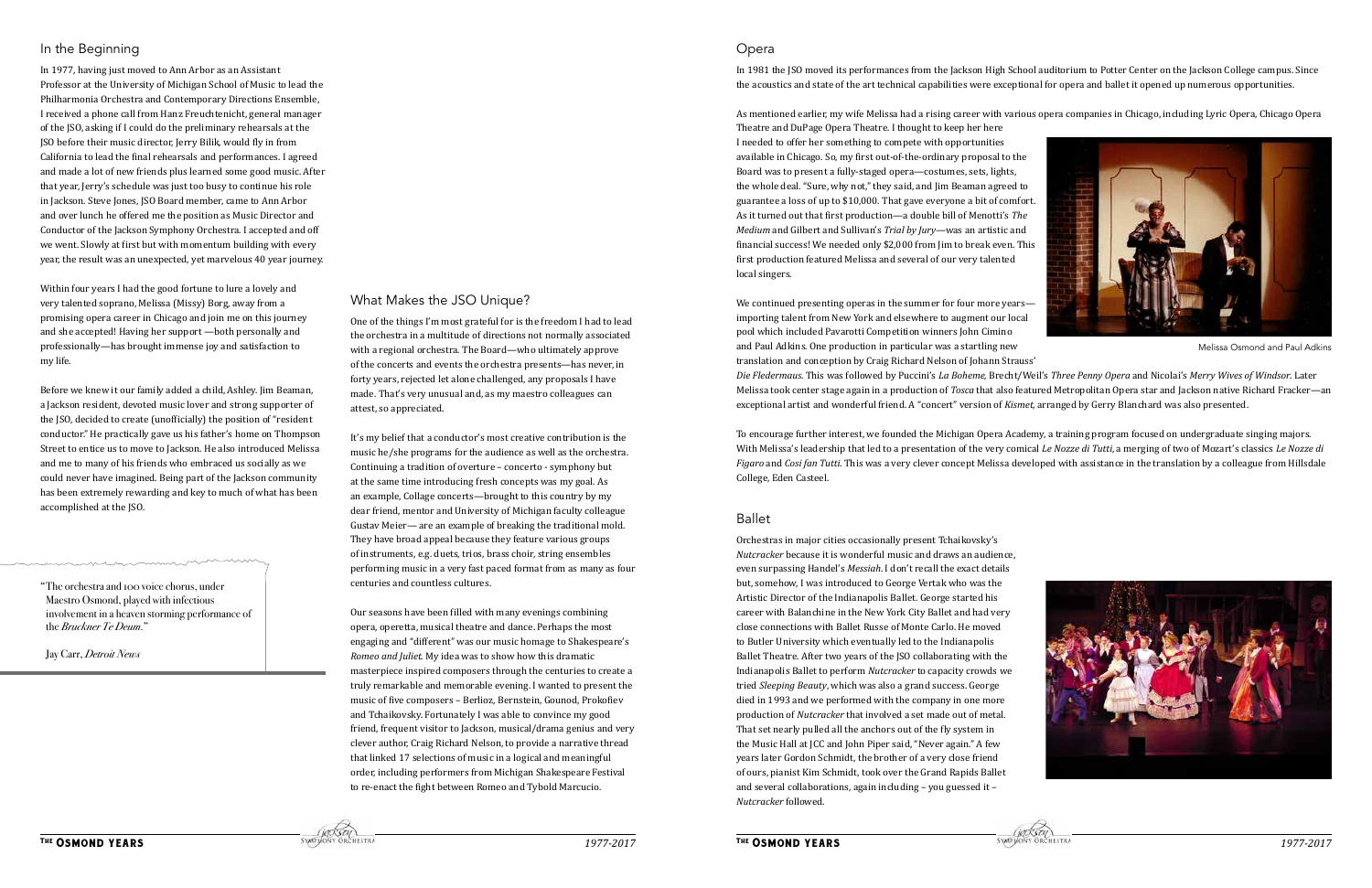#### Pops

Our first Summer Pops program was held on July 17, 1982, a day I will never forget as early in the morning on that day our first child, Ashley, arrived at St. Joe's Hospital in Ann Arbor. Twelve years later, doing an E.T. medley, our son Erik with many of his contemporaries were cycling around the stage with E.T. in the basket of his bike facing the audience on the edge of the stage for the final chords – I'll never forget that moment. Every summer since we've done a Summer Pops concert in a variety of venues, including Cascades Falls, the Jackson County Fair Grounds, Consumers Riverwalk Amphitheatre, Ella Sharp Museum and the JC Music Hall sometimes with the 1812 *Overture* complete with cannon or shot guns being fired into empty oil drums. We've been joined by a wide variety of talent including locals like Chip Mezzo and internationally known jazz great Dizzy Gillespie. Featured most recently in 2014 was singer/songwriter Laith Al-Saadi, a finalist on *The Voice*.

Holiday Concerts were usually a Pops program but we've also performed Handel's *Messiah* three times. The holiday program also features the Children's Choir which came into existence as a result of a suggestion by Steve Sayles. When our children were still in single digit ages, he encouraged the formation of a group of their contemporaries to sing some carols at the Holiday Pops concert. I arranged some simple carols and the group received an enthusiastic welcome. They have been around ever since and are currently under the dynamic leadership of Jackie Livesay.

Further evidence of the JSO's maturation and talent is the fact that the orchestra has been on national tours with Mannheim Steamroller, Manhattan Transfer and singer Anne Murray. At home, the JSO has hosted internationally recognized talents such as actor/narrator Ed Asner and the aforementioned Dizzy Gillespie.

#### Music of our time

It's also been my honor and good fortune to have Bruce Brown a composer-in-residence for the past 30 years. In 1986 I wanted to perform Beethoven's monolithic *Symphony #9*. It has always bee a dilemma for conductors as to what to program along with this iconic masterpiece. Since Beethoven used Shiller's text "Ode to Joy"—a poem focused on the brotherhood of all men—I wanted to partner it with a contemporary work that reflected the same theme of brotherhood. For me, the writings of Martin Luther King were an obvious choice. After several discussions with Bruce, we agreed on a "formula" and three months later one of his many masterpieces "*Martin Luther King, a Legacy of Vision*" was ready to perform. We were fortunate to engage Metropolitan Opera sta and Hollywood legend, William Warfield, to narrate the piece. He was so impressed that he took it to the orchestras of Cincinnati, Ohio and Springfield, Illinois. The work has also been performed in Champaign-Urbana, IL; Baltimore, MD; The South Carolina Governor's School for the Arts in Greenville, SC; at Northwestern University and by orchestras in St. Louis, MO; Toledo, OH and Washington, DC; the latter in Constitution Hall!



Music by 20th century composers has always been a passion of mine including the works of Leslie Basset, Laura Clayton, David Gibson, Crawford Gates and Robert DeGaetano who my brother, Gordon, commissioned to write a piano concerto in honor of our 10th anniversary. The review of the concert published in the *Detroit News* carried the headline: "Jackson has every right to be proud." Another premier followed with a piano concerto "Pentameron" composed by Crawford Gates and commissioned by frequent soloist and close family friend Grant Johannesen. Crawford, Grant and I had significant ties to Utah and the concerto was based on the Mormon Hymn, "*Come, Come Ye Saints*." The Utah Symphony subsequently performed another "premier."

After its premiere with his father's orchestra in Mendocino, California, the JSO gave the second performance of Julian Waterfall Pollack's *Concerto for Jazz Piano and Orchestra*. With the composer as pianist there was an audience response that surpassed any that anyone had previously experienced.

During two seasons, (1990-91 and 2000-01), I was fortunate to have as a guide through the music of the 20th century, University of Michigan's distinguished Professor of Musicology, Glenn Watkins. He not only selected the music for all ten concerts, he also appeared at our Backstage Glimpse series to introduce and enhance these breathtaking concerts. It's a significant accomplishment that's never been duplicated by any other orchestra anywhere.

Bruce Brown



Ed Asner and Stephen Osmond



Dizzy Gillespie and Stephen Osmond

| ıs<br>0<br>'n | "Jackson has every right to be proudComposer                                                                                        |
|---------------|-------------------------------------------------------------------------------------------------------------------------------------|
|               | and musicians team to honor conductor. Osmond's<br>roth anniversary with the orchestra is a source of<br>considerable civic pride." |
| ıg            | Nancy Malitz, <i>The Detroit News</i>                                                                                               |
| ė             |                                                                                                                                     |
| ìΓ            |                                                                                                                                     |
| ė             |                                                                                                                                     |
|               |                                                                                                                                     |

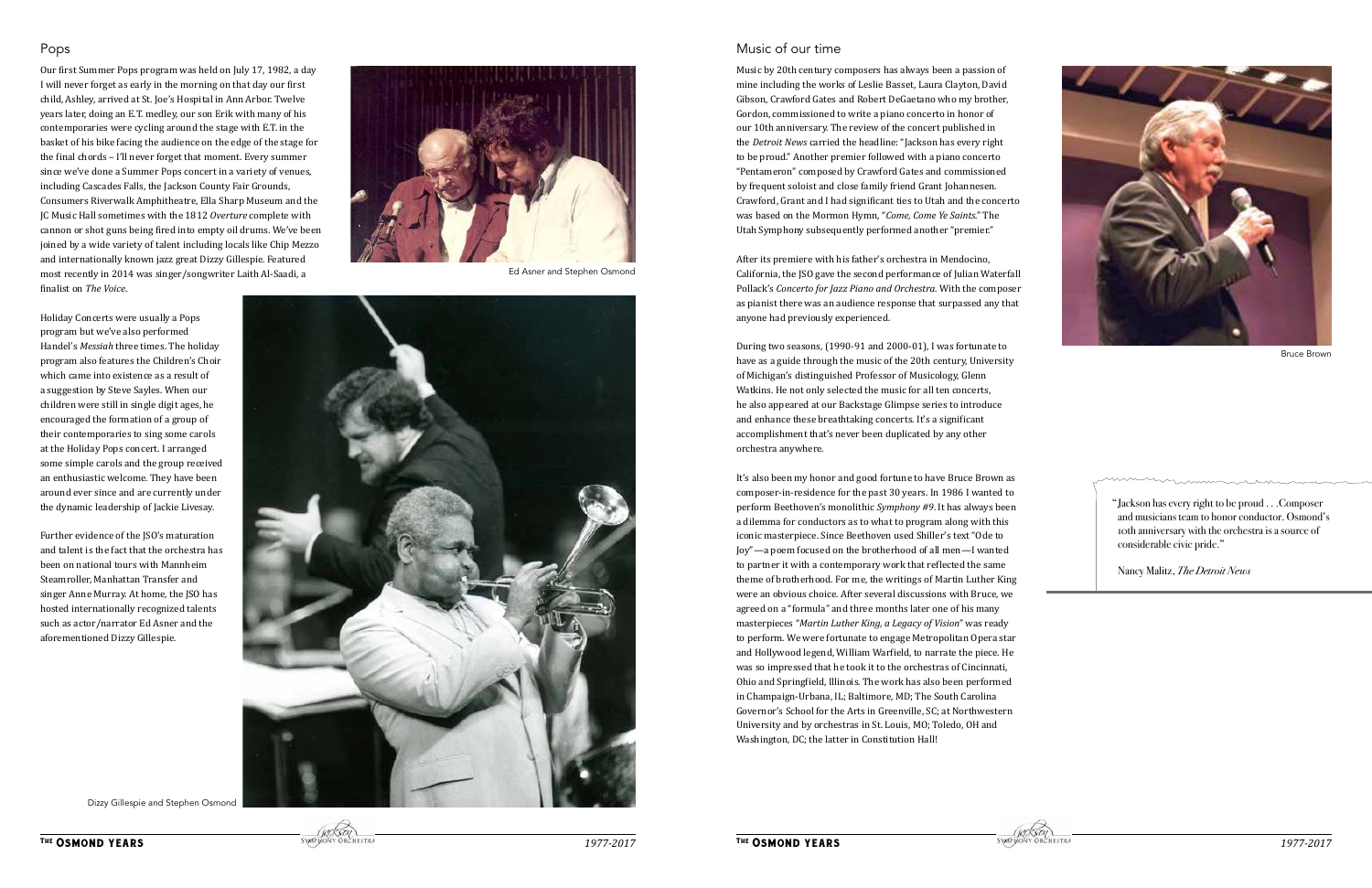#### Education Programs

The JSO, like most orchestras with budgets over a million dollars, provides concerts for elementary and some secondary schools. The JSO also had county wide performances of the *Nutcracker* for students during the school day. But early on during my tenure I noticed that many of our out-of-town players would come to Jackson for rehearsals while Jackson parents would take their children to Ann Arbor or Lansing for private lessons with these same players. It seemed like a lot of unnecessary travel for these parents. It made sense that those players, while traveling to Jackson for rehearsals, could arrive a little earlier and teach their Jackson students here in Jackson.

**Mary Spring** is recognized historically as the initial leader and strongest advocate for our Community Music School (CMS). Few people know that she was actually the fourth Director of the School. When she took over there were six students and within six months there were 125. Three years later we had close to 300 students enrolled. Mary felt passionately about the importance of music in the development of children and those of us who worked with her knew that nothing could stand in the way of her completing her mission.

When Mary became ill and could no longer continue her work with the school, she passed the directorship on to Carol Ivkovich whose creativity and determination continued the progress of the school and took it in several new, successful directions. David Lamse, an experienced educator and performer, is now at the helm with great energy and dedication to the growth of the school.

Starting with an almost singular focus on private instruction, the CMS has developed numerous group programs. Probably the most significant was the *Family Music Fair* which the Guild not only sponsored but provided leadership and scores of volunteers, led by Nancy Kyro to create a monumental, single day of events, held at several of the local high schools over the years. The events included exhibits and hands-on activities, all culminating in a festive orchestra concert hosted and sometimes conducted by Dr. Felix von Forte aka **John Piper**. Over ten years, thousands of young people accompanied by parents and grandparents had an enriching experience learning about the technical and emotional world of music.

*Babies in Tune* is a program we put together when the "Mozartmakes-babies-smart era" was in full bloom. There is much research to support the premise that music is a great influence on infants, sparking parts of the soul and brain. I'm delighted to report that Volume II, with the cooperation and support of Allegiance Health, is about to be released.





*Pied Piper* – a concept that we developed for in-school programs—frequently featuring *Peter and the Wolf*, but with a twist. Instead of just having a school assembly with a forty minute performance, we start with classroom visits, first by a single musician who walks into the classroom unannounced (the teacher is aware of the visit), plays his/her instrument then walks out of the room. Most students are in shock, completely mesmerized. In a week, the same musician returns along with a second musician. They play a duet to demonstrate teamwork and then talk about the emotional content of music. A week later, a performance of *Peter and the Wolf* or other text related music/story is presented and a CMS student, usually the same age as the audience, performs a short concerto. Often, the students greet the teachers who were in their classrooms with cheers and shout out their names when they take stage.

Our *String Team* program came to be when **Jesus Alfonzo**, one of the founding members of the famous El Sistema program from Venezuela, brought the idea to me and we formed two groups in two schools. The groups meet twice a week for 45 minutes in groups ranging in size from six to 12 students. We now have nine teams in six schools including two groups that meet downtown at the JSO.

Our *Backstage Glimpse* program —pre-concert lectures given by Professor **Bruce Brown** from Spring Arbor University—is probably the most popular, over capacity program we have at the JSO. Bruce gives his audience amazing insight into the evening's program. Guest artists often stop by to discuss their history and share their perceptions about the pieces they will perform that evening.

The *Community Strings* program was started by **Lisa Waits** and for the past 15 years has been under the leadership of **Clyde McKaney**. This unique program encourages members of the community who have had some experience with string instruments to rehearse twice a month and perform recitals twice a year - no audition required.

#### It Takes a Village…or Two

If it takes a village to raise a child, the same can be said for an orchestra. In order to grow and sustain an outstanding classical music organization, it takes a wholehearted commitment from the community. While not formally classified as a for-profit enterprise, the JSO has both income and expenses. If the former does not match the latter, the organization ceases to exist.

Some orchestras have struggled under dual leadership: music directors who are uncomfortable with financial matters paired with business managers/directors who know nothing about music, leading to the demise of the entire organization.

A solution for this predicament is to have an insightful and supportive Board of Directors. The JSO has been fortunate in that we have always had a dedicated and talented Board of Directors who have worked diligently raising funds and monitoring expenses to keep the organization on sound financial ground. This arrangement is unique but also one of the main reasons the JSO has not suffered the demise that so many organizations in the industry have.



Clyde McKaney and student

Mary Spring





John Piper

2014-15 JSO Board

"The talented performers conducted by Stephen Osmond distilled the innocent tenderness of the text into sounds of exquisite delicacy."

Peter G. Davis, *New York Times*



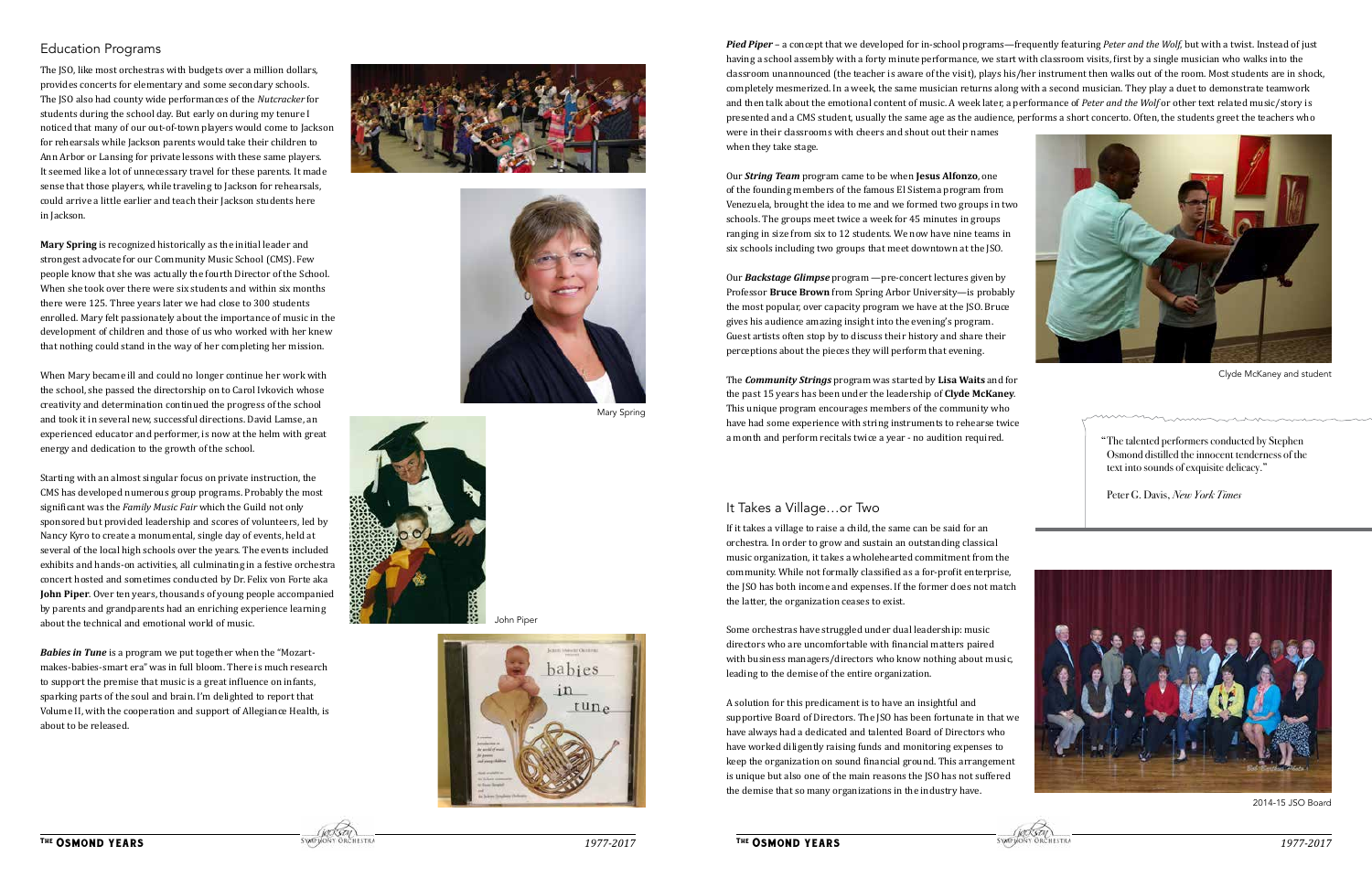#### The Jackson Symphony Guild

Wow, where would the JSO be without the Guild? The principal fund and friend raising volunteer group that has diligently and faithfully volunteered thousands of hours each year for the advancement of music in our community. It's really unique in the world of symphony orchestras. Very popular fifty years ago, now they are practically extinct. Meanwhile our Guild has grown in its impact and relevance in our programs and the health and prestige of our community. The annual Ball has achieved and maintained a reputation as being "the" social event of the year. The elegance of the event is only matched by the financial success they achieve. They have been able to sponsor numerous scholarships, concerts, recitals and education programs (including the Family Music Fair) with the various projects they develop.



#### Fundraising

Our annual campaign to sell tickets to our subscription concerts also encourages season ticketholders to donate to our annual fund so that we may grow to offer new programs, as well as develop our Community Music School and Education programs. Our ticket holders are very generous, with half of them also contributing to the annual fund. In fact revenue from ticket sales and the donations are almost equal.

In 1980 we started a concert sponsorship program to support expenses related to concerts like hall rental, guest soloists, marketing, and general operation expenses. Early major sponsors included Consumers Power, Jacobson's, Jim Winter, Aeroquip, Dawn, Jim and Sharon Jansen and most of the banks with headquarters in Jackson.

Growth requires resources and facilities and, until the early 1980s, the JSO had no officially designated office. Business was handled usually out of the Board chair's office. As we started to realize the need for a music school, Bob and Laurie LaZebnik donated several thousand square feet in their Commercial Exchange Building to get that project off the ground and handle expanding office functions.

#### Moving Forward on a Positive Note

With the success of the Community Music School we quickly outgrew our space in the Commercial Exchange Building. Comerica Bank was able to craft a very generous leasing arrangement that would have the JSO move to the former J.C. Penny's building in downtown Jackson. While the facility was there, the resources weren't. This was the genesis for our *Moving Forword on a Positive Note* campaign. Several community organizations—especially the Weatherwax Foundation—pledged their support and \$1.4 million was raised to renovate the building, cover start up costs for the Community Music School and add to our existing but modest endowment fund.

#### Sound Vision

Instead of renewing our lease at 215 W. Michigan in 2007, Comerica Bank generously gifted the entire building to the JSO. In 2008 the Sound Vision campaign was initiated to cover acoustic and lighting updates to the rehearsal/recital areas as well reconfiguration and refurbishment of our Education Center on the lower level. The goal was to raise \$4.1 million and with the determined efforts of the cochairs Phil and Pat Willis, Tom and Nancy Evanson, and Rick and Deb Davies, the goal was met. An interesting side note is that between both campaigns, well over 300 pledges were made and all but three modest ones were received. Aside from our two campaigns, our



funding goals have been modest. With the closure of several local foundations, new funding programs are in place including a *Principal Partner Program*. The goal is to generate larger single gifts as a funding umbrella for various activities, including our Signature Series, Community Music School and various other programs. Consumers Energy was the first to support the program.

**Government Support.** We always receive between 2%-3% of our budget from the State of Michigan which is very good compared to other arts organizations in the state. The National Endowment for the Arts occasionally provides an amount closer to 1% of our budget. Jackson County provides no funding for our activities while the City of Jackson made one grant while Warren Renando was City Manager. A frequent topic of discussion at board meetings is whether Jackson should have a very modest \$12 per year cultural tax on the average household to support JSO, Ella Sharp, Michigan Theatre, Jackson School of the Arts and others similar to the one supporting the Detroit Institute of Arts.

#### Collaborators—A Second Village

While many artists—composers, painters, writers, etc.— are able to perform their craft in a rather isolated environment, an orchestra conductor works with an army of collaborators—a second village— who make the projects come to life. These individuals fall into roughly two categories: those on stage and those behind the scenes. In my time with the JSO I have been blessed to work with an extremely talented and dedicated group of musicians and staff members. I've also witnessed and am extremely thankful for the incredible support from the Jackson community in terms of both time and money. While space limitations prevent me from mentioning all those who have helped make the JSO what it is today, there are some whose contributions are particularly noteworthy.

#### On Stage

Concertmasters are the real leaders of an orchestra, and we've been fortunate to have some of the best. They set a tone for the orchestra in both rehearsals and performances that directly affects the musical experience.

**Phil Mason**, Professor Emeritus of Violin and former chair of the string department at Albion College, Phil had already been concertmaster of the JSO for 25 years when I arrived in 1977. His skill and musicianship could have had him performing with any orchestra in the country – make that the world. Phil was always positive regardless if he was playing a simple pops tune, playing a duet with a local player or the principal viola of the New York Philharmonic, Paul Neubauer. Visiting soloists always questioned me, "Where did you find him?" He was a great source for repertoire suggestions and encouraged me to schedule more French and women composers.





David Peshlakai, Evgeny Sporov, Coral Mason, Phil Mason, Jesus Alfonzo, Xie Min

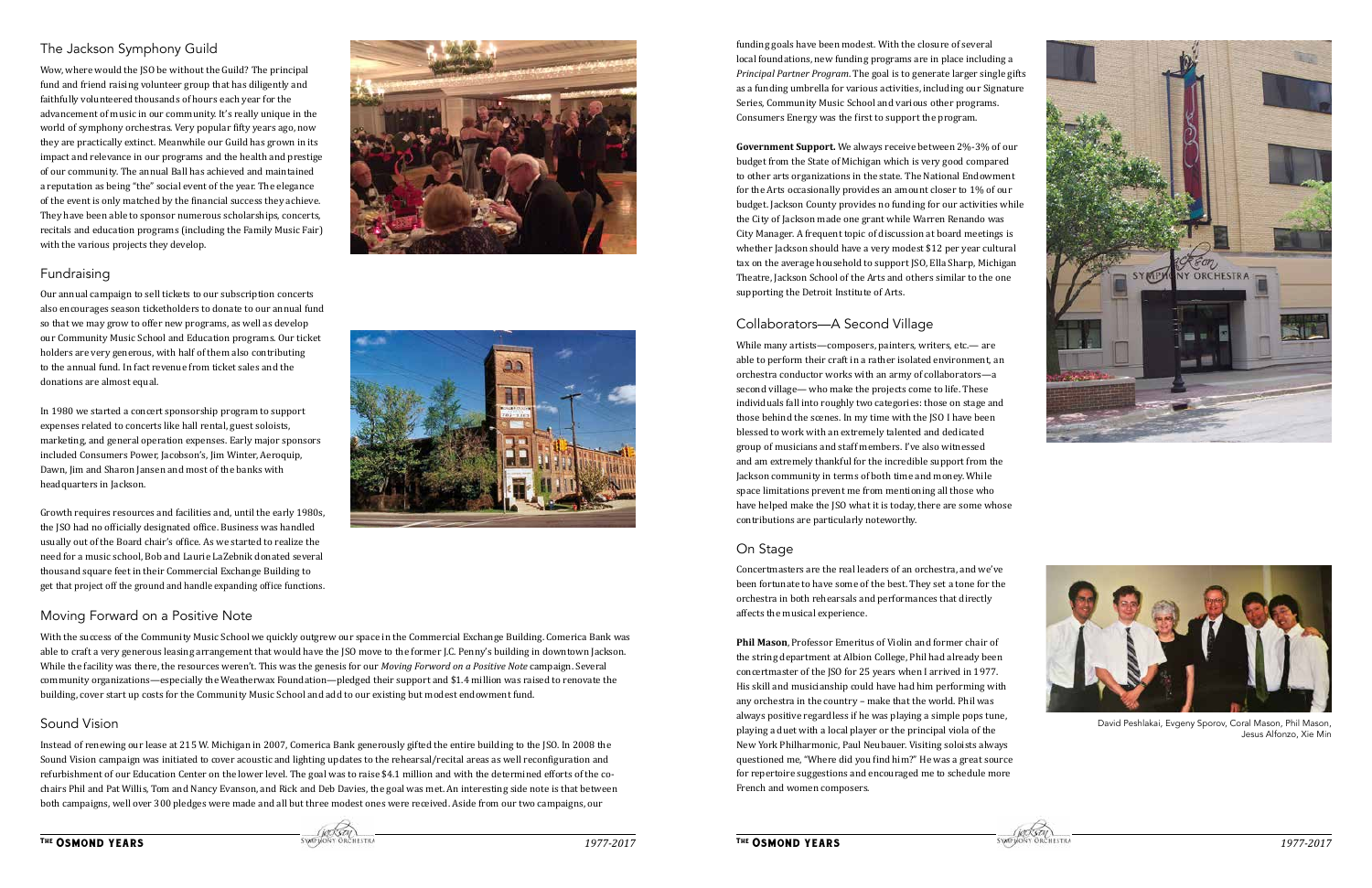**Xie Min and Michael Heald**, succesors to Phil Mason, both are outstanding musicians and leaders. In 2015, Min and his wife, Qin, arranged a three city tour of China for Missy and me that included rehearsals, master classes and a concert. It was an amazing musical, cultural and personal experience that we will never forget. Min is also a fabulous chef sharing that talent on several occasions with JSO supporters, often with feasts including 20 courses.

**Rick Sherman**, Professor of Flute at Michigan State University, gives the JSO another very unique level of "concertmaster" leadership. While our wind players have always been very good, I envied the level of leadership neighboring orchestras like Ann Arbor and Lansing had because of their access to highly trained professional professors. It turned out that Rick and I had a very good mutual friend in pianist Kimberly Schmidt, a frequent soloist with the JSO. In 1997, we arranged to have lunch and discuss his joining the JSO leadership team as "concertmaster" of the woodwind section, another unique JSO innovation. Twenty years later I still consider it one of the most effective and fortunate experiments we ever tried to raise the performance level of the orchestra.

#### Soloists

Collaborating with some of the finest musicians in the world as soloists has been a great opportunity for me, the orchestra and our audience. **Grant Johannesen**, was a household name in my family as he was from Utah and knew my uncle Richard Condie, conductor of the Mormon Tabernacle Choir. He also knew of my grandfather, Alfred Osmond, who was, according to Grant, the unofficial Poet Laureate of Utah in the early part of the 20th Century. He also was close friends of my wife Melissa's parents. Grant had won many international competitions and was George Szell's choice to accompany the Cleveland Orchestra as soloist on their first tour of the Soviet Union. For those old enough to remember the TV series "The Bell Telephone Hour" he was a frequent soloist on that program as well. I was initially embarrassed to offer him the modest fees we could afford yet he graciously accepted saying the "going rates" for soloists of his caliber were contributing to the economic demise of orchestras around the country.

In my undergraduate days at Northwestern School of Music, **Ralph Votapek** was already an alumnae legend having just won the first Van Cliburn International competition. Again, shaking in my boots, I invited him to join us on stage at Jackson High School with less than an ideal instrument and he also graciously accepted.

Many of the other soloists were either my good friends from my Yale days or friends of musicians within the orchestra like Lisa and Michele Waits. They included **Ian Hobson, Bill Westney and Christopher Taylor**—all pianists and winners of major



international competitions. Only twice did I ever use New York Management to hire a soloist. While one worked out very well, the other backed out at the last minute and that led to a terrific relationship with **Arthur Greene** who stepped in on two days notice and played from memory a work he hadn't performed in 20 years.

And then there were the "home growns." All terrific talents working in the industry or certainly strong enough had they not chosen to seek their "fortunes" elsewhere. During the 1990s certainly one of the best programming ideas I ever had was to feature two "home grown" soloists each year for four years. We called it the "Jackson Eight." They included **Liza and Michele Waits, Hannah Holman, Clyde McKaney, Jeff Zook, Bob Spring, Allan Rosenfeld** and **Jim Forgey**. All of them were amazing and the audience/community loved it.

While all of the aforementioned relationships are and have been extremely rewarding, there are two individuals who have performed miracles.

I had the good fortune to meet **Louis Magor**, probably the most naturally gifted musician I've ever known, in a Music History class our sophomore year at Northwestern University School of Music. He was the class superstar, probably the most musical person in the school, including the faculty. He could make a piano sing more beautifully than any other musician on any other instrument. His ears heard not only notes which most of ours struggled for but color, harmony, expression as I've never heard. Not that he was a consummate concerto performer, (with a bit more focus in that direction he could have been) but he was forever arranging and enhancing any style of music he wanted to and loved working with people as an accompanist, coach, conductor, to bring out the best in all those he worked with. He didn't understand music, he was and is music at the simplest and most complex levels there are. Among his many career highlights are founding the San Francisco Symphony Chorus at the invitation of Seiji Ozawa, and acting as Mary Martin's personal Music Director for performances on the Emmy's and in the East Room of the White House for "Ronnie" Regan.

Be it the stage, the screen, the written word, nothing can contain the exuberance, warmth, wit and talent of our dear friend, **Craig Richard Nelson**. He came into my life—well actually our family's and our community's life—quite by accident. Actually "accident" is the wrong word as it implies something negative or wrong. The story is quite complex and involves Lou Magor, my mother, Gustav Meier, Robert Altman, and Igor Stravinsky.

Richard is responsible for many outstanding events the JSO has produced but two in particular stand out— *Die Fledermaus* and *Romeo and Juliet*. I initially enticed him to come to guest conduct an *Oklahoma* medley during a Pops Concert and then to stage our

Xie Min



Ralph Votapek



Clyde McKaney



Louis Magor and Stephen Osmond





Craig Richard Nelson

Grant Johannesen



"Excellent soloists, a superbly prepared, enthusiastic chorusand an uncommonly fine orchestra combined forces under the fervent perfectly paced baton of Stephen Osmond."

Doug de Lisle, *Times Record*, Albany New York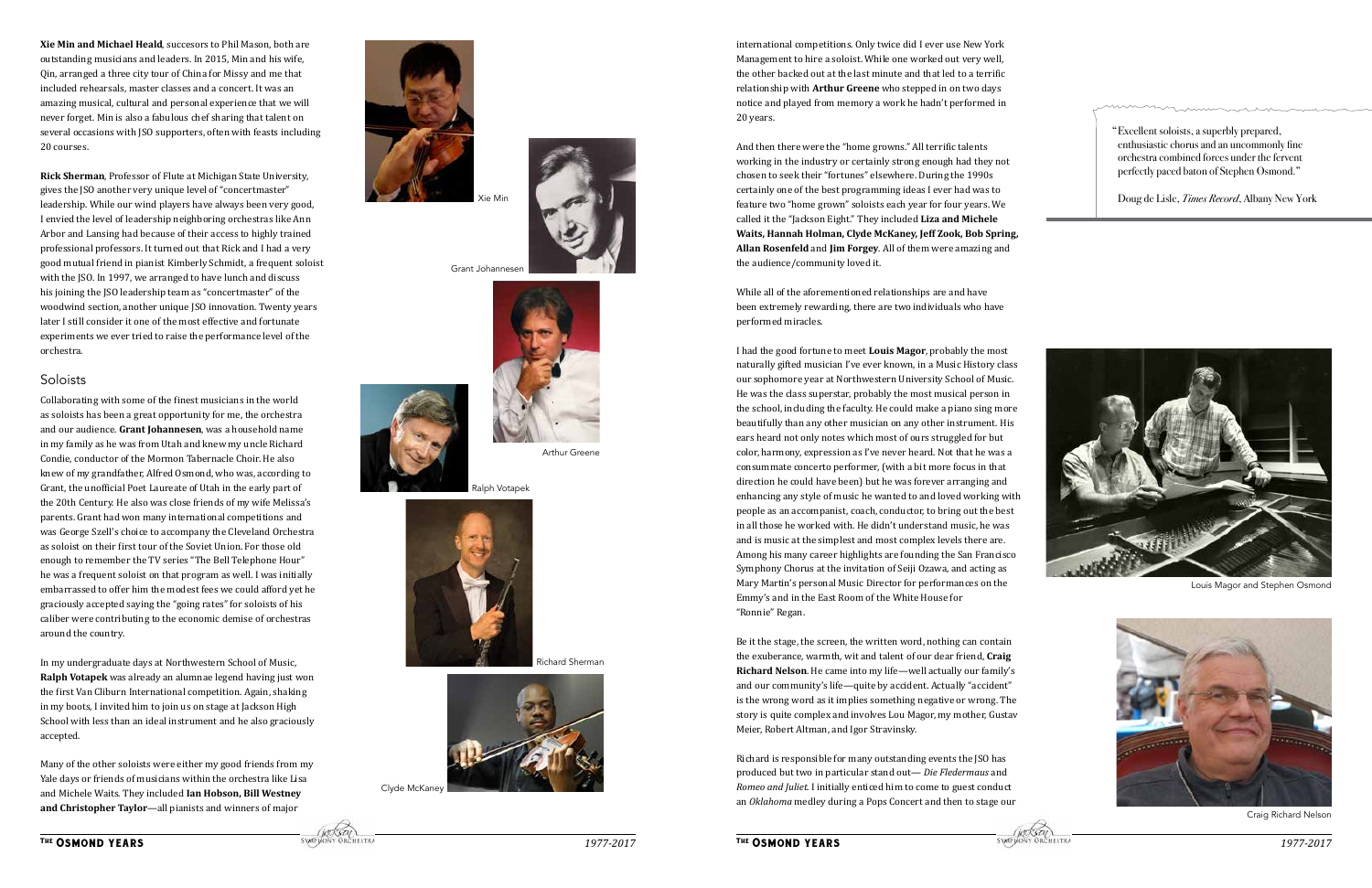first opera production, *The Medium*, by Menotti. He crafted our cast into their roles in an almost magical fashion. We all had such a good time it was agreed that we would do another the following summer and the work decided upon was Johann Strauss Jr.'s *Die Fledermaus*. Richard thought the work was exceptional but didn't like any of the translations. He volunteered to do his own and change a few twists of the story to make it more understandable to the audience. Over the winter he created a masterpiece. The translation was, first of all, much more accurate and true to the German than any other available translations and funnier by far. It was a huge hit, first with the cast and then the audience. The following year *La Boheme,* which didn't need a new translation, was a remarkable production. And then twenty plus years later I told him I wanted to do a concert version of Shakespeare's *Romeo and Juliet* in a bit of a unique fashion using the music of five composers—Prokofiev, Gounod, Berlioz, Bernstein and Tchaikovsky. We figured out which pieces would work to tell the story, being consistent with the original script, and then he developed a narrative that tied all seventeen selections of music together. The result was brilliant. Several other visits included narrating opera programs, *Kismet*, as well as *Peter and the Wolf* and *Carnival of Animals*.

#### Behind the Scenes

#### **Personnel Management**

Approximately two hundred different musicians assemble during the course of a year for approximately 40 rehearsals/ performances to share the talents and skills they have acquired with years of training, much the same as a doctor or lawyer. They bring to the concert their instruments which are worth, in some "cases," in excess of \$100,000. The challenge of identifying and encouraging these folks to assemble for rehearsals and performances falls on the shoulders of our personnel managers and providing them with music, on our librarians. I've often said that conductors can come and go but the critical role in determining the quality of a performance reflects the skill and determination of the personnel manager. When I first arrived on scene in Jackson, I was reviewing a payroll request and I noticed that several musicians had not performed the services for which they were to be paid. I asked the personnel manager if these services were for a previous concert. He simply replied "I couldn't remember all of their names so I just marked everyone present for all services."

Since then we've had many talented individuals fill the role of personnel manager including several assistant conductors like **Jim Holleman, Allan Tinkham, Nat Parker** and **David Schultz** . Each had "personal" reasons for hiring fine musicians since they would often have the opportunity to conduct the group. Others include **Jesus Alfonzo, Julie Platt** and currently **David Lamse** who, playing in numerous orchestras around the state, has developed an excellent network of distinguished and reliable people.

#### **Librarian**

Staff librarians are challenged to provide in excess of 10,000 sheets of music to hundreds of musicians during the course of a year and not misplace or lose a single copy. Standouts in this area have been **Diane Martin Johncock, Paul Zieger** and currently **Mallory Tabb**. To put their challenge in perspective, imagine preparing a pops concert that would involve 70 separate folders with 12 different musical selections in each one.

#### **Business Manager**

Joining the JSO in 1999 as a part-time bookkeeper, **Joan Cummings** quickly displayed her talent and commitment to the organization. She shortly assumed the title of business manager. Now there is no title that can encompass the range of her responsibilities and activities. Those who find Joan to be an invaluable asset include the orchestra and staff—not only for her promptness and accuracy with payroll but also her catering skills for rehearsal breaks for which she has a state-wide reputation unmatched by anyone. Our treasurers all value her for painstakingly keeping accurate records of our income and expenses and the secretaries of various committees for assistance with record keeping have often expressed their respect and appreciation. For anyone seeking information or records regarding our 68 year history, Joan is the person who has answered or can answer the questions and provide the needed materials. Joan also keeps a sharp eye on our building and has even been known to clean out the elevator drains to keep any possible flooding to a minimum. Joan is an amazing person for whom I have total respect and appreciation.

**Ted Cusick** joined our group after his retirement from Comerica in 1991 and brought with him a wealth of knowledge and experience in the financial world including bookkeeping. Ted set a tone for our staff early on stating that in an organization as small as ours, no one could ever say: "well I'm glad that's not part of my job." He brought our business style to a whole new level and had an infectious enthusiasm for accuracy and thoroughness. When we had outgrown our space in the Commercial Exchange Building and were looking for a new facility, it was Ted who asked: "What's wrong with the old Penny's building?" Ted contacted Rick Davies and asked if we could take a tour, which resulted in one of the key milestones for the JSO.

**John Piper**, former Technical Director at the Potter Center, was/ is the best! His understanding of lights, sound and all the rest is extraordinary. You knew when you approached John with an idea that it would always go several levels higher than you imagined. John was also a talented musician and actor who, for several of our Family Music Fair, assumed the role of Felix von Forte to entertain and enlighten audience members young and old. During a medley from the sound track of *Hook,* John, as Captain Hook, banished me from the podium and conducted the orchestra until Peter Pan (aka Melissa Osmond) defeated him

#### **Jackson College**

Such a magnificent facility and two individuals on the staff have played a key role in our ability to present the level of performance we have achieved.

**Dennis Young**, the current technical director, has made performing on the stage of the Music Hall a joy! His professionalism is only matched by his creativity and even temperament when faced with the challenges I have forced upon him over these many years. While the creative and technical worlds of concert production can often be at odds, with Dennis you have a collaborator who understands and enriches every concert we present.

**Cindy Allen**, from the days the Music Hall first opened its doors, has not only gone the extra mile to ensure we have dates that don't conflict with other orchestras with whom we share players but also helps us avoid conflicts—when possible—with MSU and U of M football schedules. Also, Cindy got us "gigs" with the Manhattan Transfer and Anne Murray which proved to be much fun and revenue producing for our players.

in a duel and returned the orchestra to me. When we discussed doing a "concert" version of *Tosca* with just some special lighting effects, he offered one idea after another and presto – we had a fully staged production with costumes and sets. Jackson was so fortunate to have the path of his career stop here for an extended period of time. Eventually Macy's lured him away to head their special event production department including their Thanksgiving Day Parade and Fourth of July Firework display. To lessen our loss he has leveraged their employee gift matching program to benefit the JSO as well as provide opportunities for Guild auction winners to march in and observe the parade. language that has generated interest in and support for our many activities. For over thirty years, we've presented him with many challenges and he has always come through. **Brian Shaw**, graphic artist and Chair of the Art Department at and the role we play in the community. He has been with us for the past six seasons and his imaginative pairings of art with our program descriptions has been nothing short of inspiring. **Gary Bailey**, owner of Creative Graphics, has given our

#### **Hospitality**

A long list of Jackson residents have graciously opened their homes for afterglow events starting with Pam and Floyd Pond after Ralph Votapek's first concert with us. Others that come to mind are Bob and Harriet Emmet, Bob and Laurie LaZebnik, Jim and Sharon Jansen, Bob and Dorothy Kobs, Donna and Jon Lake, and Mark and Jo Anne Rosenfeld. This last group, along with Nan and Sparry Sparks, Joan Boldrey and Marcia Butterfield, frequently provided comfortable accommodations to our visiting guest artists.

#### **Marketing**

An organization can be as creative and innovative as possible but without someone to translate those ideas and events into language that engages people and inspires them to act, the ideas are worthless.

**Dick Korreck**, owner of AK&R Communications, has translated our programming, marketing and development ideas into

# Spring Arbor University, is a key player in promoting our activities

organization a professional look for over thirty years. While having the right printing and ancillary equipment to produce first class work is important, it's the flexibility to incorporate last minute changes and to supply "creative" solutions to problems we sometimes were unable to solve that sets Gary apart. Creative Graphics combines the perfect business relationship we all strive for with the kindness and understanding of a good friend. Our partnership with them has been most successful and rewarding.

#### **In the Community**

**Jim Beaman** not only created the position of "resident conductor" as mentioned earlier but also was instrumental in arranging for Dizzy Gillespie to appear with the JSO and was a major sponsor for our first opera productions. His passion for music in all forms (especially percussion) was infectious and many will never forget the fundraiser he hosted in his back yard with special guest, Tito Puente and his ensemble.

**Bob LaZebnik** saw the need for the orchestra to have its own home so in 1985 he donated significant space in his Commercial Exchange Building to establish the JSO Performing Arts Resource Center which housed our offices, rehearsal space and the initial home of the Community Music School. One of the most memorable performances over the past 40 years was a concert featuring Ed Asner as narrator. Bob arranged that as well as a circus honoring one of Laurie's birthdays as a benefit for the JSO. He and Laurie have hosted numerous JSO functions and guest artists in their beautiful homes over the years.

Of the hundreds of people who have served on the JSO board during these past 40 years, the chairpersons have played a critical role in guiding the organization to where it is today.

**Mark Rosenfeld** made time from his busy world-hopping schedule as CEO of Jacobson's to serve as Board Chair and develop a new design and image for the orchestra. He used his connections to raise funds and help secure our initial arrangement to move to the Penny's Building in downtown Jackson, which was at the time owned by Comerica. He also led our first successful capital campaign *"Moving Forward on a Positive Note."*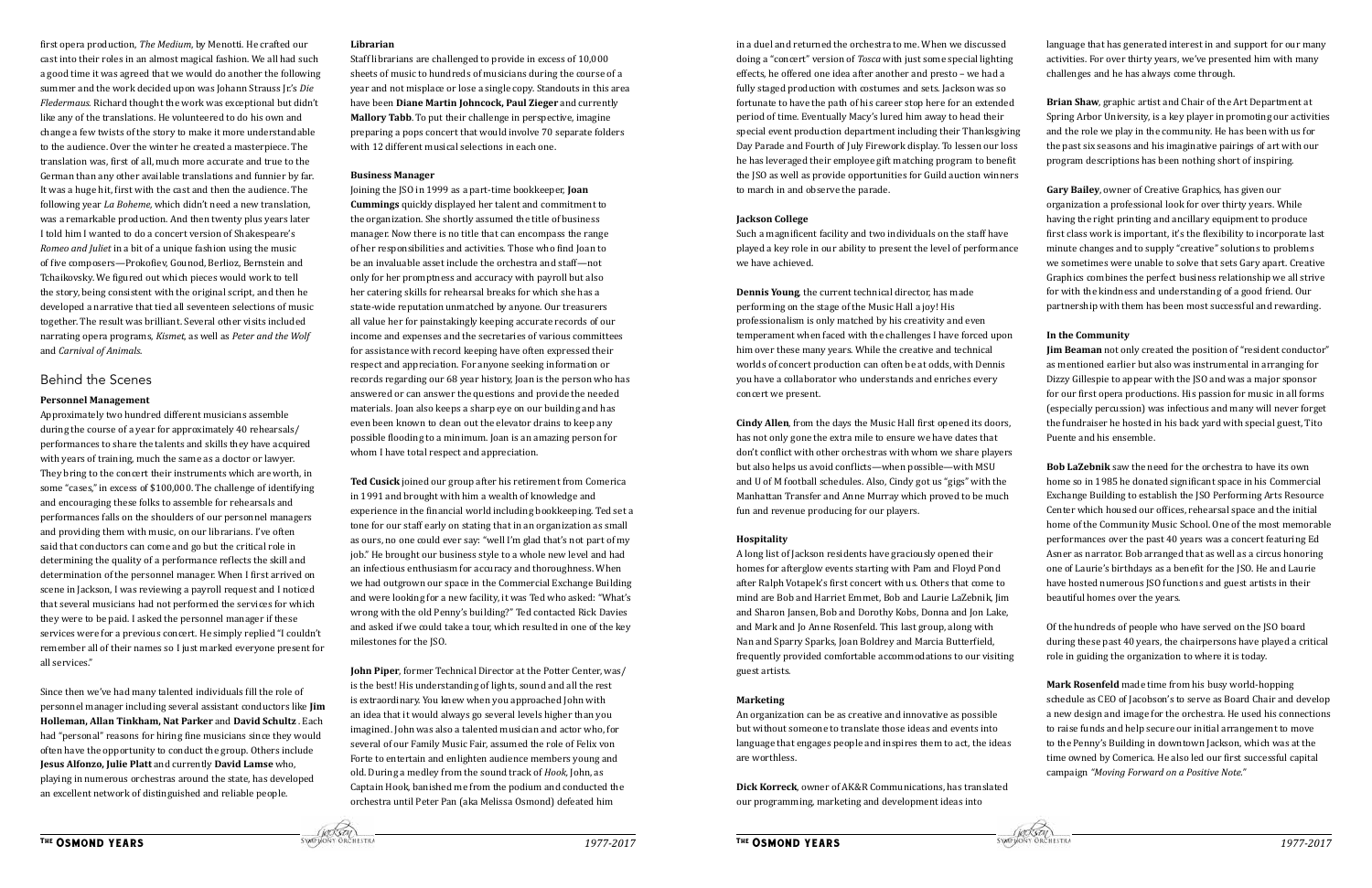**John Cross** served as treasurer and succeeded Mark Rosenfeld as Board Chairman. He brought the JSO business model into being with contracts including basic things such as employee insurance and retirement provisions. His vision was critical and set a tone that took the organization to an entirely new level. His passion for the power of music in our lives is unparalleled.

**Rick Davies** is a strong personal believer in all the arts. His dedication and leadership brought the JSO, the Michigan Shakespeare Festival, Jackson Chorale and Jackson Youth Symphony to the heart of downtown Jackson under one roof. He and wife Debbie also served as part of the leadership team for our second capital campaign "Sound Vision." All the residents of Michigan are fortunate to have him serving on the Board of the Michigan Council for Arts and Cultural Affairs (MCACA).

**Carl English** set an example for corporate involvement and caring about the community that was unexcelled. In an era when corporations, as well as top executives from those companies, were disappearing form Jackson, Carl was the exception by remaining in Jackson and doing an excellent job of keeping a strong focus on groups, which made a difference in the quality of life of our community.

**Ron Griffith** is probably the most connected and caring person who ever served this community. A cheerleader par excellence, he knows everyone, has served diligently on every board I know of in this town and has unbridled enthusiasm and commitment to seeing this town and its various organizations prosper. He was always just a phone call away to answer questions and offer creative solutions to any challenge one faced.

**Phil Willis** is a self declared newbie to the world of classical music; nevertheless, he assumed his role first as Treasurer, then Board Chair. He and wife Pat exhibited extraordinary passion as co-chairs of the Sound Vision Campaign. Some might say that Phil was a junk yard dog when it came to reaching a goal. As many in the community can attest, he was relentless in garnering community support for the JSO as well as several other organizations he loved. He and Pat always lead by example – a very generous example.

**Jon Lake** served us well introducing the JSO to many members of the medical community. He and Donna were always available to host guest artists and numerous afterglows in all of their homes. Leading the orchestra in Beethoven's *Egmont Overture*, dressed as Beethoven, was an unforgettable experience for all in attendance.

**Tom Evanson**, who served as Treasurer, Board Chair, and campaign co-chair, has the biggest heart in Jackson. He cares deeply and is most generous with many organizations in town, especially the ones that involve, as he says, "kids". In addition to great leadership skills, he has provided me with extraordinary

insight in completing my journey as Music and Executive Director of this fine organization.

**Tim Keener** not only provided two years of service as Board Chair, he also took the lead in developing and implementing our current Strategic Plan. The Plan represents innumerable hours working with staff and other board members to come up with a document that continues to serve us very well.

**Arthur Henrie** never served as Board Chair but was very active behind the scenes developing fund raising programs as well as traveling to American Orchestra League workshops and other conferences, bringing back ideas and energy.

**Larry Bullen** is a serious devotee of opera (he'll sing any numbers of arias given the slightest encouragement) who has served the orchestra since the 1980s in various ways, including drafting our current by-laws, helping secure a generous donation from Dr. Andrew Payne in addition to Dr. Payne's Vuillaume violin donation which has been the instrument of choice by concertmasters Phil Mason and Xie Min. Larry helped secure the donation of our current facility from Comerica Bank and established a maintenance fund for the building courtesy of the Weatherwax Foundation.

**Bob Smith,** serving as treasurer for a "long time," has provided a steady hand and excellent support through some of the more challenging recent years as well as he and Mary being very generous donors with the Guild Auctions.

In addition to the above there are several others who provided invaluable inspiration and assistance, including:

**Millie Hadwin,** who provided a vision for the non-profit world in Jackson through her inspired leadership of the Ella Sharp Museum. **Ty and Nancy Cross** for his leadership of the JSO Board for 15 years and her amazing skills as a hostess. **Rob Kendall** who, in addition to being a great adventurous friend, has worked selflessly on the Board to promote the success of our organization. **Bob and Anne Moore** for their stylish dedication, generosity and high level of commitment. **Pat Beffel** for being an auctioneer par excellence in raffling two of A. P. Cook's vintage Mustangs. **Helen Green** whose dedication and quiet determination has generated amazing results. **Sue Rochester** for boundless energy and "reach." **Jan Butterfield Brown** for her talent and dedicated service for so many years. **Brian Funston** for his stylish hospitality, and, of course, **Faith Small** who, despite my lack of success finding arrangements of the music of Montovani, was so supportive, quite the arm twister and great fun to be with.

Of course as soon as this goes to the printer I will recall many people who deserve well-earned mention, and I apologize for lapses in what is left of my memory.

My tenure at the JSO was based on the belief that if you expect a community to support your organization, you should be involved as much as possible with other organizations integral to the community. That thinking led me to positions on various boards including the Chamber of Commerce, Family Services & Children's Aid, Michigan Shakespeare Festival and eight years on the Jackson Public School Board—seven as vice president or president.

Where are we today? With the continued support of this fine community, the JSO is well positioned to open new chapters and go in new directions while, at the same time, maintaining the strong traditions of the past.

It has been my honor, privilege and joy to have had both the freedom and support to lead the charge and bring the Jackson Symphony Orchestra to the level it is today. My thanks and gratitude go out to the countless people only a few of whom are mentioned in these pages—who have contributed their time, talent and treasure so significantly. They are the ones who truly have made it all possible.

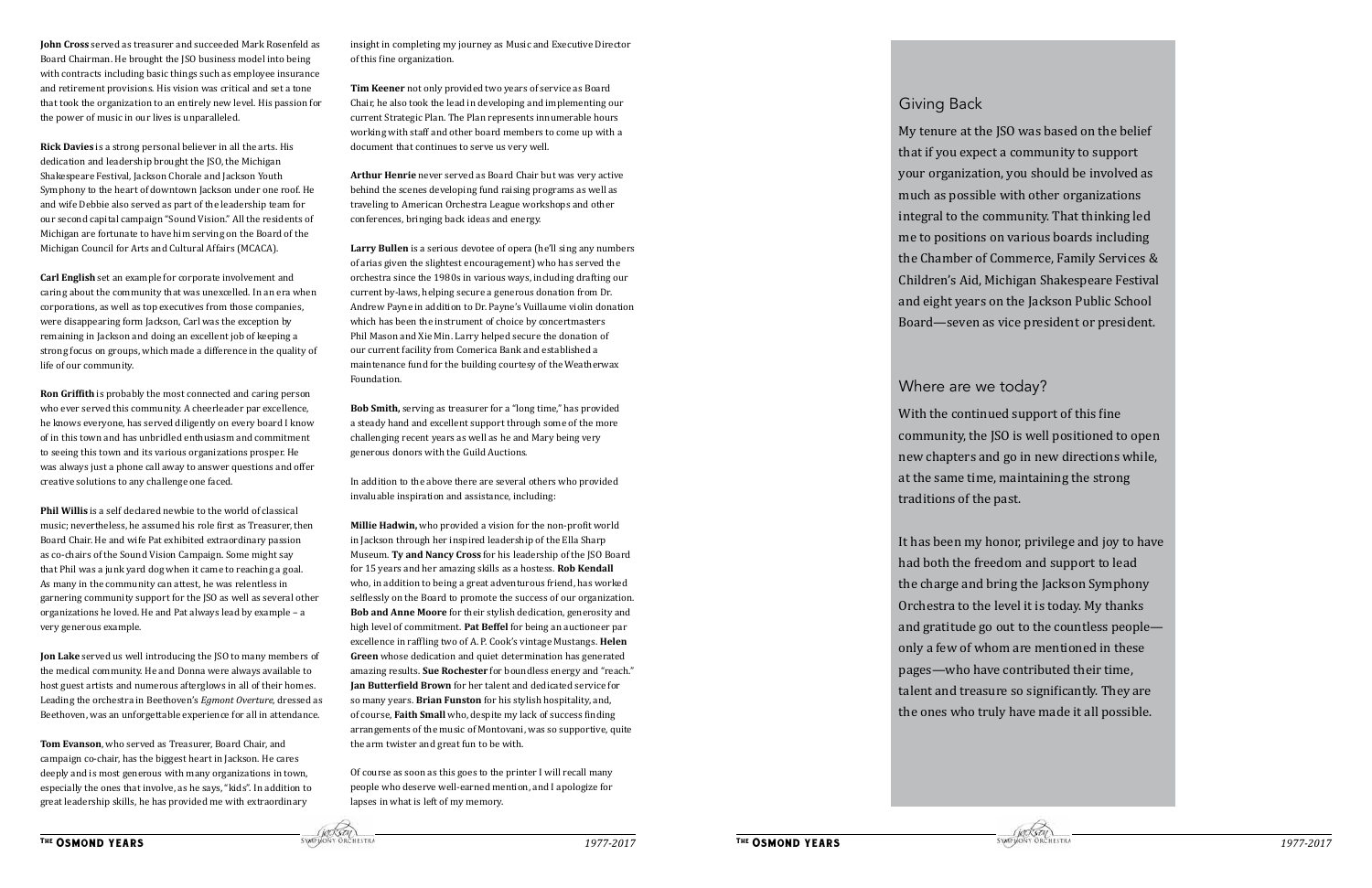Keiko Abe, percussion Paul Spencer Adkins, tenor Jesus Alfonzo, viola/guest conductor Laith Al-Saadi, singer songwriter Ed Asner, actor Chris Atzinger, piano Brad Blackham, piano Barbara Butler, trumpet Shin-Ae Chun, organ John Cimino, baritone Findlay Cockrell, piano Robert DeGaetano, piano/composer Emily Douglass, soprano Jan Eberle, oboe Randall Ellis, oboe The Falla Guitar Trio Anita Fobes, piano James Forgey, clarinet Richard Fracker, tenor Charles Geyer, trumpet Dizzy Gillespie, trumpet Arthur Greene, piano Grand Rapids Ballet Audrejean Heydenburg, piano Michael Heald, violin Ian Hobson, piano Hannah Holman, cello Indianapolis Ballet Grant Johannesen, piano Eric Jones, percussion Stacy Jones, percussion Robert Kobs, actor Jackie Livesay, organ Louis Magor, piano/conductor Coral Mason, piano Philip Mason, violin Clyde McKaney, violin George Marsh, violin Borovoj Martinic-Jercic, violin Chip Mezo, singer Craig Richard Nelson, actor/conductor Paul Neubauer, viola The New Reformation Dixieland Band Ron Newman, jazz pianist Melissa Osmond, soprano Edward Parmentier, harpsichord/conductor Fred Pesetsky, actor David Peshlakai, cello Julian Waterfall Pollack, piano/composer Benny Poole, saxophone Brad Richter, guitar Rich Ridenour, piano Allan Rosenfeld, clarinet Ricco Saccani, piano Steve Sayles, piano Kimberly Schmidt, piano Vera Scammon, soprano Richard Sherman, flute/conductor Ann Marie Snook, mezzo-soprano Lee Snook, baritone Solomia Soroka, violin Robert Spring, clarinet David Syme, piano Christopher Taylor, piano Linda Trotter, mezzo-soprano Michael Udow, percussion Viktor Uzur, cello Elsa Ludewig-Verdehr, clarinet Walter Verdehr, violin Ralph Votapek, piano Tina Votapek, piano William Warfield, baritone/narrator Lisa Waits, violin Michele Waits, violin Susan Waterfall, piano David "Vid" Weatherwax, piano William Westney, piano Sunny Wilkinson, jazz vocalist Pastor Patrinell Wright, gospel singer Xie Min, violin/conductor Jeffery Zook, flute

#### The Path to Jackson:

After my first five years of living in our nation's capitol I, along with my mother, brother and sister joined my father in Tokyo, Japan where he was in charge of rebuilding their railroads following WWII. A two year wonderful cultural experience for our family followed by a quick return to Washington D.C. and then on to the northern suburbs of Chicago where I had a rather normal childhood complete with sports, perfunctory piano lessons, playing in the school band and orchestra. At New Trier High School there was a very sophisticated musical theatre department in which I was fortunate to have several lead roles under the inspired direction of William Peterman. My mother's brother, Richard Condie, was the conductor of the Mormon Tabernacle Choir from the late 1950s to the early 1970s. He provided inspiration but at the same time intimidation and reserve about following a path in music but I did it anyway.

#### **FRIENDS**  *of the Maestro*

Graduating from Northwestern University in Evanston Il, I taught in public school systems north of Chicago for five years and learned much more than I taught. Then, in 1972, it was off to Yale University School of Music - that was an adventure! In two action-packed years I earned my Master's degree singing lead roles in four Operas. One was performed at the Yale Repertory Theatre with the likes of Sigourney Weaver and Carmen de Lavallade in the chorus. I was there to study conducting and my first project was directing Meryl Streep in her "operatic" debut. The work being premiered was a difficult multi-media piece that no one else wanted a part of. So, of course...Steve! Because of the University's close proximity to NYC the Dean of the Music School, Phil Nelson, would arrange for intimate dinner parties of students and such luminaries as Stephen Sondheim, Rudolph Bing, Phyllis Curtin, and Schuyler Chapin, the new General Manager of the Metropolitan Opera. When Eugene Ormandy conducted the Yale Philharmonia Orchestra he discovered he had forgotten his baton and gratefully accepted mine. I never did get it back!

Other educational activities included Summer outings at Meadow Brook, Blossom, Monteux Conducting School and the ASOL Orkney Springs Conducting Workshop. They were amazing learning experiences. Professorships followed at the State University of New York at Albany and the University of Michigan in Ann Arbor, conducting the U of M Philharmonia and Contemporary Music Ensemble.

Guest conducting some fine orchestras like the Albany Symphony, Baltimore Symphony, Toledo Symphony, Utah Symphony, Amadeus Chamber Orchestra and others was great fun but the unique opportunities in Jackson were a perfect fit. Thank goodness!

#### **Melissa Borg Osmond**

Melissa Osmond (soprano), as mentioned earlier began her operatic career in Chicago where she appeared with the Chicago Opera Theater, DuPage Opera and the Chicago Lyric Opera. Her many lead roles include *Mimi* in "La Boheme," *Alice Ford* "The Merry Wives of Windsor," *Rosalinda* ''Die Fledermaus," *Anne Truelove* "The Rakes Progress" and her favorite, the title role in "Tosca."

Other appearances include the Des Moines Metro Opera, a Fourth of July celebration with the Albany Symphony on the steps of the N.Y. capitol (50,000 people in attendance) and the symphony orchestras of Elgin, Dearborn, Saginaw, Flint, Traverse City, Door County and Jackson.

She has studied and performed with artists Placido Domingo, Grant Johannesen, Julio Favario, Vera Scammon, Ellen Faull, Martin Katz, Robert Larsen and Timothy Cheek. Melissa is currently chairperson of the vocal department at Hillsdale College and leader of their opera workshop program. Through out the years she has trained singers who have succeeded in international vocal competitions and opera house auditions since 1987.





John & Ann Cross Bob & Cynthia Davey Carl & Linda English Tom & Nancy Evanson Howard & Jennifer Gillis in honor or Gordon Osmond Larry Halman & Cathy Glick Art & Sallie Henrie Bob & Laurie LaZebnik Frank Main John & Kate Piper Mark Rosenfeld

Robert & Mary Smith Dr. Glenn Watkins Phil and Pat Willis

#### A selected/partial list of Soloists since 1977

Graphic Design, Brian Shaw Editor, Dick Korreck Publisher, Gary Bailey

Production Credits

*Planning committee:* Tom Evanson, Donna Lake, Beth Colman, Joan Cummings